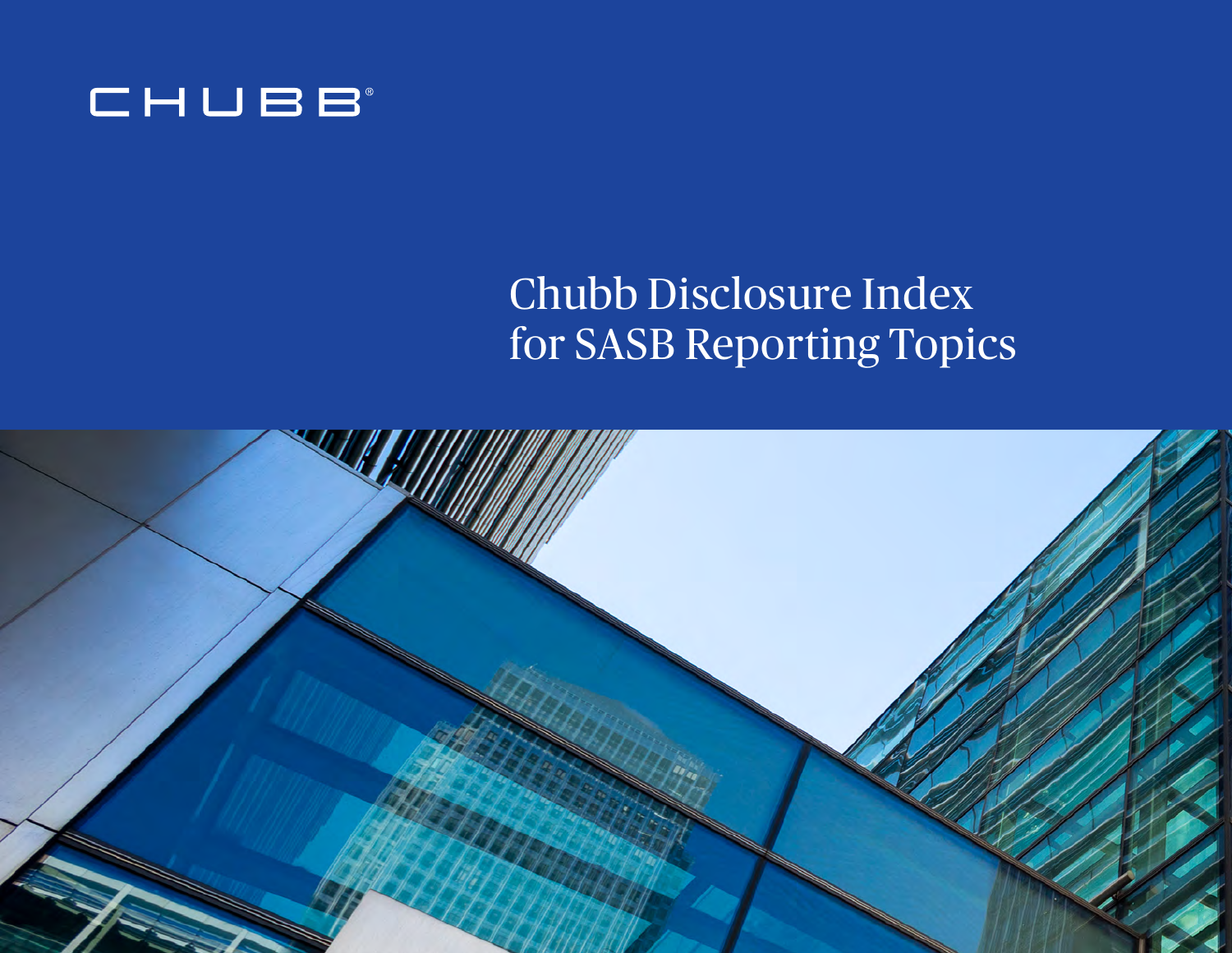| <b>Topic</b>                                                                                            | <b>Metric</b>                                                                                                                                                                                                                                                                                                                                                                                                                                                                                                                                | <b>Chubb Application</b>                                                                                                                                                                                                                                                                                                                                                                                                                                                                                                                                                                                            |
|---------------------------------------------------------------------------------------------------------|----------------------------------------------------------------------------------------------------------------------------------------------------------------------------------------------------------------------------------------------------------------------------------------------------------------------------------------------------------------------------------------------------------------------------------------------------------------------------------------------------------------------------------------------|---------------------------------------------------------------------------------------------------------------------------------------------------------------------------------------------------------------------------------------------------------------------------------------------------------------------------------------------------------------------------------------------------------------------------------------------------------------------------------------------------------------------------------------------------------------------------------------------------------------------|
| <b>Transparent Information &amp;</b><br><b>Fair Advice for Customers</b>                                | • Total amount of monetary losses as a result of legal proceedings<br>associated with marketing and communication of insurance<br>product-related information to new and returning customers<br>• Complaints-to-claims ratio<br>Customer retention rate<br>• Description of approach to informing customers about products                                                                                                                                                                                                                   | • Please see Legal Proceedings section of our Form 10-K/Annual<br>Report. There are no material litigation or legal proceedings against<br>Chubb companies relating to marketing or communication of<br>insurance product related information.<br>• The National Association of Insurance Commissioners (NAIC)<br>publishes complaint and customer service information and metrics<br>obtained, in part, through the cooperation of insurers including<br>Chubb.<br>• Renewal retention discussed for individual business lines in Form<br>10-K/Annual Report.                                                      |
| Incorporation of<br>Environmental, Social,<br>and Governance Factors in<br><b>Investment Management</b> | • Total invested assets, by industry and asset class<br>• Description of approach to incorporation of environmental,<br>social, and governance (ESG) factors in investment management<br>processes and strategies                                                                                                                                                                                                                                                                                                                            | • Please see Chubb's public Coal Policy. Chubb was proud to be<br>recognized as the first U.S. focused insurance company to adopt<br>a policy of this type and scope.<br>• Please see p.21 of our quarterly disclosed financial results<br>supplement for a breakdown of our fixed income portfolio by<br>industry class.<br>• Please see p. 9 and 12-13 of our <b>Environmental Report</b> for our<br>views regarding the link between ESG and our role as a manager<br>of invested assets.                                                                                                                        |
| <b>Policies Designed to</b><br><b>Incentivize Responsible</b><br><b>Behavior</b>                        | • Net premiums written related to energy efficiency and low<br>carbon technology<br>• Discussion of products and/or product features that incentivize<br>health, safety, and/or environmentally responsible actions<br>and/or behaviors                                                                                                                                                                                                                                                                                                      | • Please see Chubb's published views on our social responsibility<br>as underwriters of insurance.<br>• Our program of encouraging and offering green, climate change<br>mitigation and other ESG positive product offerings is discussed<br>at length in our <b>Environmental Report</b> .                                                                                                                                                                                                                                                                                                                         |
| <b>Environmental Risk Exposure</b>                                                                      | • Probable Maximum Loss (PML) of insured products from<br>weather-related natural catastrophes<br>• Total amount of monetary losses attributable to insurance<br>payouts from (1) modeled natural catastrophes and (2) non-<br>modeled natural catastrophes, by type of event and geographic<br>segment (net and gross of reinsurance)<br>• Description of approach to incorporation of environmental risks<br>into (1) the underwriting process for individual contracts and<br>(2) the management of firm-level risks and capital adequacy | • For PML discussion, please see the Catastrophe Management section<br>of our Form 10-K/Annual Report.<br>• Our publicly available financial statements and results provide<br>extensive discussion of (i) our CAT losses in a period both attributable<br>to realized catastrophes and as compared against our run-rate CAT<br>modeling, and (ii) broken out losses for specific natural catastrophes.<br>Please see any of our recent quarterly or annual financial reports,<br>earnings press releases and supplements. Environmental risks and<br>opportunities are also discussed in our Environmental Report. |